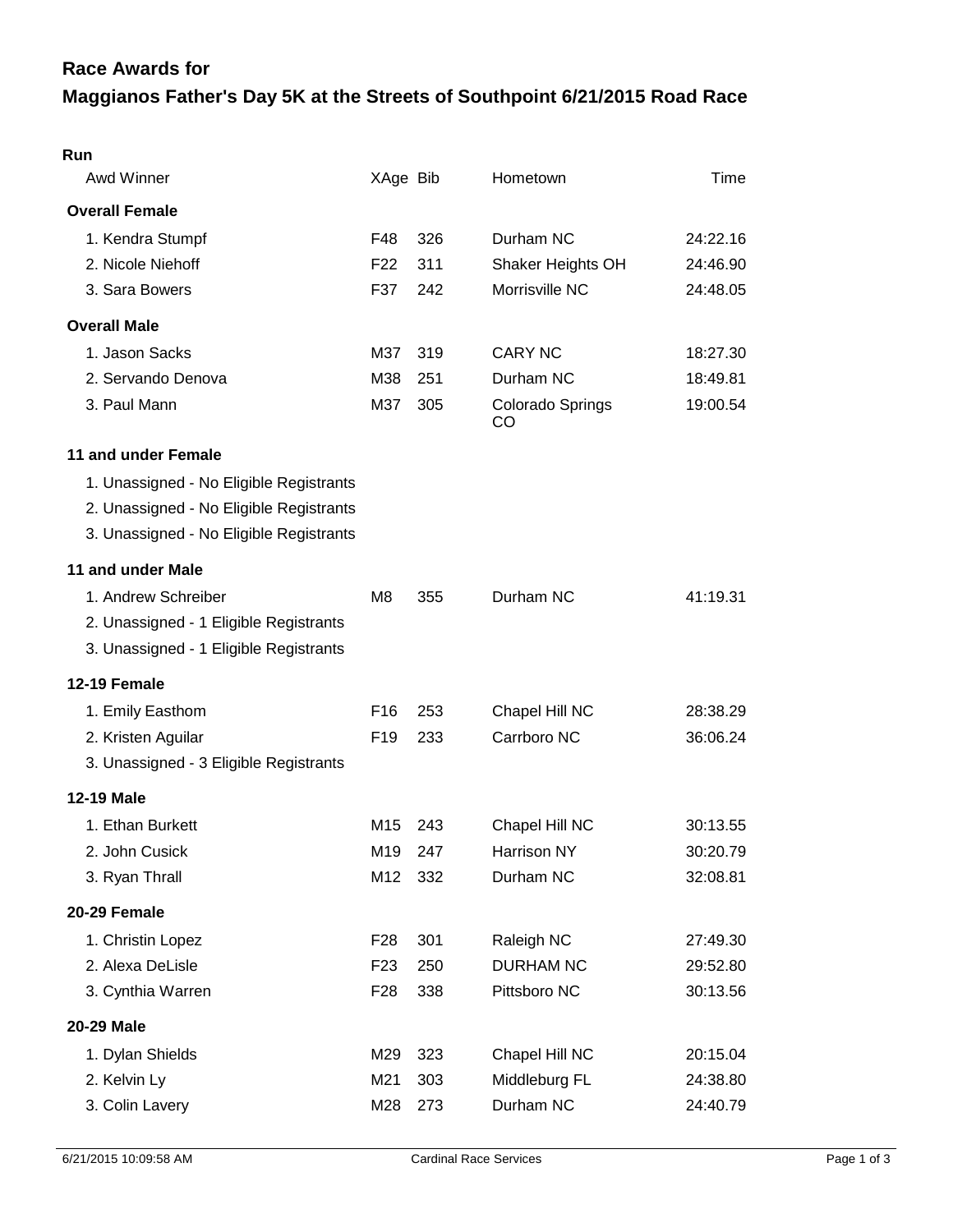## **30-39 Female**

| 1. Tara Rao                             | F33             | 313 | Durham NC                       | 26:33.05 |
|-----------------------------------------|-----------------|-----|---------------------------------|----------|
| 2. Melissa Menacho                      | F37             | 308 | <b>DURHAM NC</b>                | 30:26.79 |
| 3. Emilia Samuel                        | F32             | 320 | Portland OR                     | 30:52.31 |
| 30-39 Male                              |                 |     |                                 |          |
| 1. Kris Lamb                            | M36             | 271 | <b>CARY NC</b>                  | 20:51.05 |
| 2. Matthew Bowers                       | M36             | 241 | Morrisville NC                  | 24:48.31 |
| 3. DEREK Pyles                          | M36             | 312 | Durham NC                       | 26:18.30 |
| 40-49 Female                            |                 |     |                                 |          |
| 1. Ann Mann                             | F44             | 345 | <b>WAKE FOREST</b><br><b>NC</b> | 26:28.30 |
| 2. Jennifer Byllock                     | F42             | 350 | Durham NC                       | 30:00.29 |
| 3. Victoria BaeJump                     | F46             | 235 | Chapel Hill NC                  | 30:52.81 |
| 40-49 Male                              |                 |     |                                 |          |
| 1. James Fox                            | M42             | 256 | <b>DURHAM NC</b>                | 19:36.04 |
| 2. Jack Mignosa                         | M44             | 348 | Mebane NC                       | 19:42.55 |
| 3. Steve Mann                           | M42             | 344 | <b>WAKE FOREST</b><br>NC        | 23:09.30 |
| <b>50-59 Female</b>                     |                 |     |                                 |          |
| 1. Tracey Gorman                        | F <sub>53</sub> | 360 | Chadds Ford PA                  | 28:51.30 |
| 2. Debra Reeger                         | F <sub>55</sub> | 352 | <b>BURLINGTON NC</b>            | 35:29.55 |
| 3. Carol Vroom                          | F <sub>55</sub> | 335 | Marietta OH                     | 54:20.67 |
| 50-59 Male                              |                 |     |                                 |          |
| 1. James Easthom                        | m <sub>51</sub> | 254 | Chapel Hill NC                  | 23:51.01 |
| 2. Eduardo Lopez                        | M57             | 302 | Raleigh NC                      | 24:55.55 |
| 3. Alan DeLisle                         | M <sub>55</sub> | 249 | <b>DURHAM NC</b>                | 25:42.31 |
| 60-69 Female                            |                 |     |                                 |          |
| 1. Sharon Massey                        | F66             | 353 | Durham NC                       | 55:45.30 |
| 2. Unassigned - 1 Eligible Registrants  |                 |     |                                 |          |
| 3. Unassigned - 1 Eligible Registrants  |                 |     |                                 |          |
| 60-69 Male                              |                 |     |                                 |          |
| 1. Paul Boucher                         | M62             | 240 | Yorktown Heights<br>NY.         | 30:33.04 |
| 2. Joe Tanzini                          | M63             | 330 | <b>RALEIGH NC</b>               | 56:43.05 |
| 3. Unassigned - 3 Eligible Registrants  |                 |     |                                 |          |
| <b>70 and Above Female</b>              |                 |     |                                 |          |
| 1. Unassigned - No Eligible Registrants |                 |     |                                 |          |
| 2. Unassigned - No Eligible Registrants |                 |     |                                 |          |
| 3. Unassigned - No Eligible Registrants |                 |     |                                 |          |